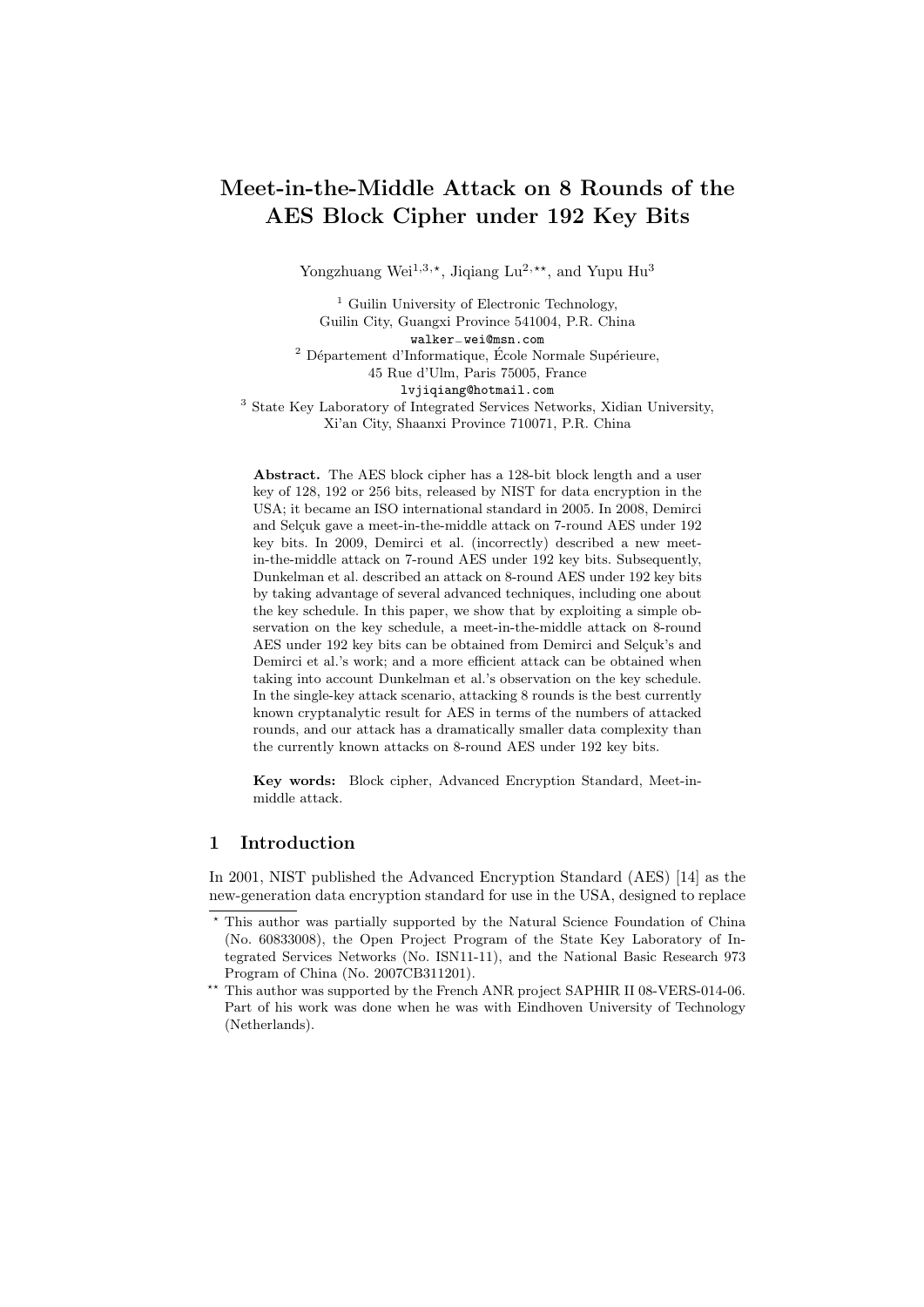the Data Encryption Standard (DES) [15]. AES is a 128-bit block cipher with a user key of 128, 192 or 256 bits, which has a total of 10 rounds for a 128-bit key, 12 rounds for a 192-bit key and 14 rounds for a 256-bit key. It became a CRYPTREC-recommended e-government cipher [2] in 2002, a NESSIE selected algorithm [16] in 2003, and was adopted as an ISO international standard [11] in 2005. Since AES is increasingly widely used in many real-life cryptographic applications, it is essential to continuing to investigate its security against different cryptanalytic techniques. In this paper, we denote below by AES-128/192/256 the versions of AES that respectively use 128, 192 and 256 key bits, and we focus on the security of AES-192 in the single-key attack scenario.

Many cryptanalytic results on the security of AES-192 (in the single-key attack scenario) have been published so far  $[4, 8, 9, 12, 13, 17, 18]$ ; and in terms of the numbers of attacked rounds, the square attack [3] on 8-round AES-192 [8] is the best currently published cryptanalytic result for AES-192, which requires almost the entire codebook and has a time complexity of  $2^{188}$  8-round AES encryptions.

Building on the work described in  $[9]$ , in 2008 Demirci and Selçuk  $[4]$  described a 4-round property of AES, and used it as the basis of meet-in-themiddle attacks [6] on 7-round AES-192 and 8-round AES-256. In 2009, Deirci et al. [5] suggested a method to improve the 4-round property, yielding a 4-round differential [1] property, and they gave meet-in-the-middle attacks on 7-round AES-128/192 and 8-round AES-256. However, most recently Dunkelman et al. [7] pointed out a flaw in Deirci et al.'s attacks, and more importantly, Dunkelman et al. described another variant of the 4-round property due to Demirci and Selçuk, which they referred to as a multiset variant, and introduced two new cryptanalytic techniques, namely differential enumeration and key bridging, where the key bridging technique was used to drive (from AES-192's key schedule) the observation that the last column of the initial subkey can be deduced from three columns of the 8-th round key, (although they are 8 rounds away). Finally, by taking advantage of these techniques Dunkelman et al. described an attack on 8 round AES-192, which requires  $2^{113}$  chosen plaintexts and has a time complexity of 2<sup>172</sup> 8-round AES encryptions.

In this paper, we find that a meet-in-the-middle attack on 8-round AES-192 can be obtained from Demirci and Selçuk's and Demirci et al.'s work, which is based on the following two simple observations: First, we use a 4-round differential property obtained by applying Deirci et al.'s method to Demirci and Selçuk's 4-round property; and second, we observe that three concerned bytes of the 7-th round key can be deduced from the 8-th round key (this observation is not novel, and similar ones had been extensively used in previous work, for instance [12]). The attack requires  $2^{36}$  chosen plaintexts and has a time complexity of  $2^{190.63}$ 8-round AES encryptions, excluding a one-off precomputation with a time complexity of 2<sup>190</sup>.<sup>63</sup> 8-round AES encryptions. Further, we can reduce the attack's time complexity to  $2^{182.63}$  8-round AES-192 encryptions by using Dunkelman et al.'s observation on the key schedule. Finally, with a data-time-memory tradeoff [10], we can obtain an 8-round AES-192 attack which requires  $2^{41}$  chosen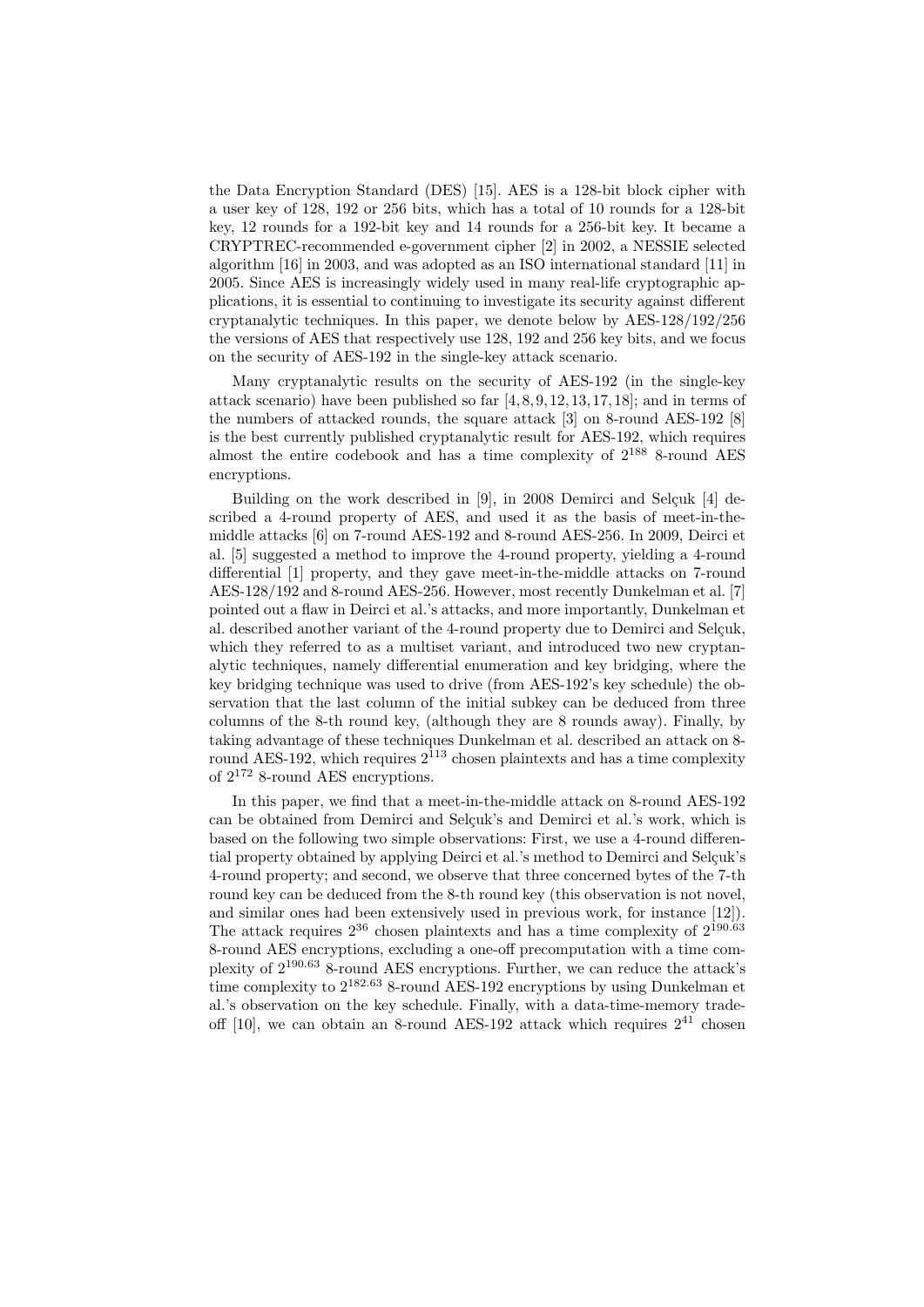Table 1. Cryptanalytic results on 8-round AES-192 in the single-key attack scenario

| $ Attack\ Type$                                     | Data                                                      | Memory Time                    |                                   | Precomputation Source |             |
|-----------------------------------------------------|-----------------------------------------------------------|--------------------------------|-----------------------------------|-----------------------|-------------|
| Square                                              | $\sqrt{2^{128}-2^{119}}$ CP $2^{64}$ Bytes $2^{188}$ Enc. |                                |                                   |                       |             |
| Meet-in-the-middle $2^{113}$ $\overline{\text{CP}}$ |                                                           | $2^{133}$ Bytes $2^{172}$ Enc. |                                   | $2^{132}$ Enc.        |             |
|                                                     | $2^{36}$ CP                                               |                                | $2^{193}$ Bytes $2^{190.63}$ Enc. | $2^{190.63}$ Enc.     | Sect. $4.2$ |
|                                                     | $2^{41}$ CP                                               |                                | $2^{190}$ Bytes $2^{187.63}$ Enc. | $2^{187.63}$ Enc.     | Sect. 4.3   |

plaintexts and has a time complexity of 2187.<sup>63</sup> 8-round AES-192 encryptions. When compared with the currently known attacks on 8-round AES-192, our attack has a greater time and memory complexity, but it has a dramatically smaller data complexity. Table 1 summarises previous and our new cryptanalytic results on 8-round AES-192 in the single-key attack scenario, where CP refers to the required number of chosen plaintexts, and Enc. refers to the required number of encryption operations of 8-round AES-192.

The remainder of the paper is organised as follows. In the next section we describe the notation and the AES block cipher when used with a 192-bit key. In Section 3, we review some related results from previous work. In Section 4, we present our meet-in-the-middle attacks on 8-round AES-192. Section 5 concludes the paper.

# 2 Preliminaries

In this section we give the notation used throughout this paper, and then briefly describe the AES block cipher when used with a 192-bit key.

#### 2.1 Notation

In all descriptions we assume that a number without a prefix expresses a decimal number, and a number with prefix  $0x$  expresses a hexadecimal number. We use the following notation throughout this paper.

- ⊕ bitwise logical exclusive OR (XOR) of two bit srings of the same length ≪ left rotation of a bit string
- polynomial multiplication modulo the polynomial  $x^8 + x^4 + x^3 + x + 1$  in  $GF(2^8)$

The 16 bytes of a  $4 \times 4$  byte array are numbered from top to bottom from left to right, starting with 0; an example is given below, where  $a_0, a_1, \dots, a_{15} \in$  $\{0,1\}^8$ .

$$
A = (a_i)_{i=0,1,\dots,15} = \begin{pmatrix} a_0 & a_4 & a_8 & a_{12} \\ a_1 & a_5 & a_9 & a_{13} \\ a_2 & a_6 & a_{10} & a_{14} \\ a_3 & a_7 & a_{11} & a_{15} \end{pmatrix}.
$$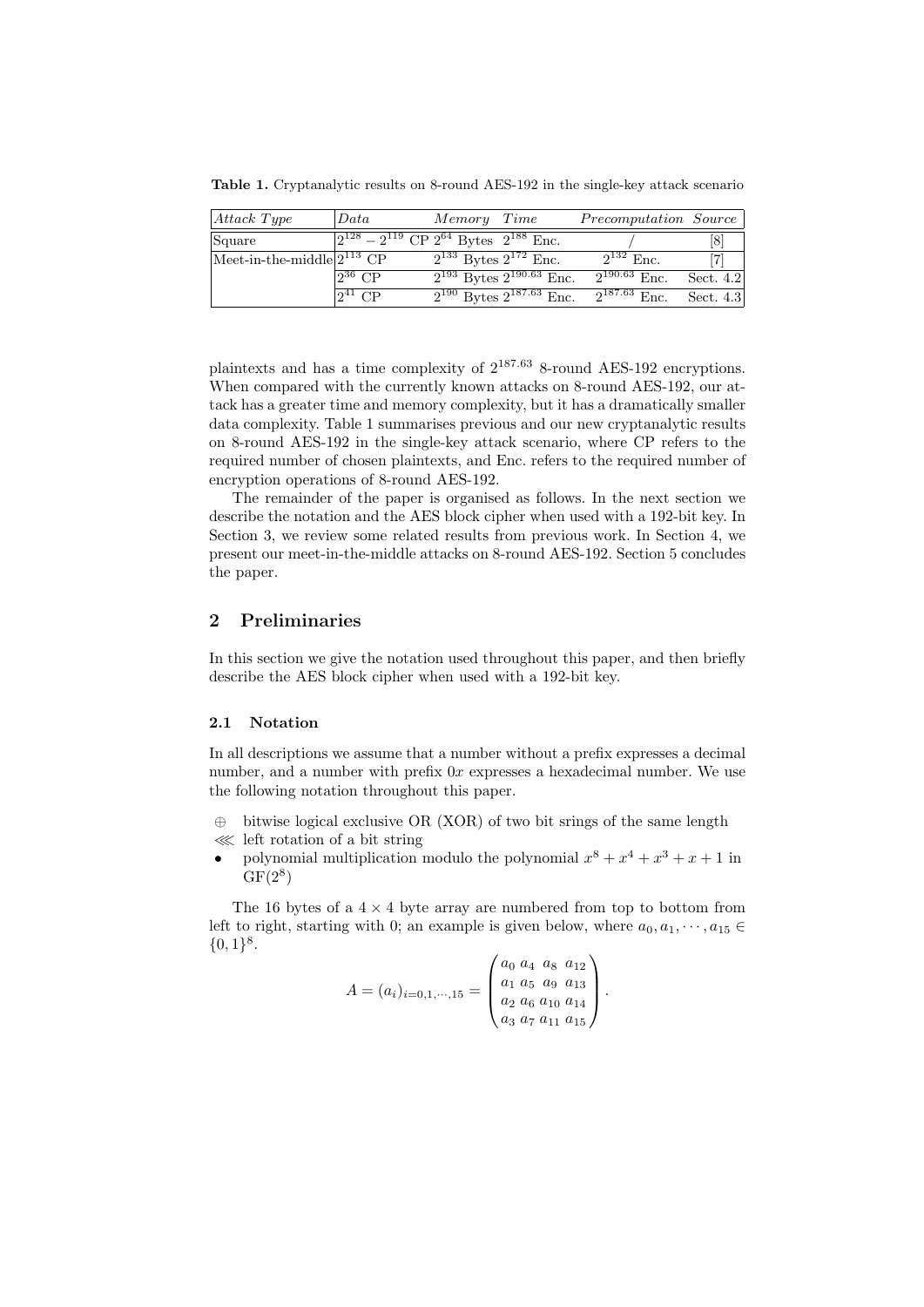#### 2.2 The AES Block Cipher

AES [14] uses the following four elementary operations to construct its round function:

- The AddRoundKey operation (denoted below by ARK) XORs a  $4 \times 4$  byte array with a 16-byte subkey.
- The SubBytes operation (denoted below by SB) applies the same  $8 \times 8$ -bit bijective S-box (denoted below by S) 16 times in parallel to a  $4 \times 4$  byte array.
- The ShiftRows operation (denoted below by SR) cyclically shifts the jth row of a  $4 \times 4$  byte array to the left by j bytes,  $(0 \le j \le 3)$ .
- The MixColumns operation (denoted below by MC) pre-multiplies a  $4 \times 4$ byte array by a fixed  $4 \times 4$  byte matrix M. The matrix M and its inverse  $M^{-1}$  are as follows.

| $\int 0x02~0x03~0x01~0x01$<br>$\begin{array}{c} 0x01\ 0x02\ 0x03\ 0x01 \\ 0x01\ 0x01\ 0x02\ 0x03 \end{array}$<br>$M =$<br>0x030x010x010x02 | $\prime$ 0x0e 0x0b 0x0d 0x09)<br>$\begin{array}{c} 0x09\ 0x0e\ 0x0b\ 0x0d\\ 0x0d\ 0x09\ 0x0e\ 0x0b \end{array}$<br>$0x0b$ 0x0d 0x09 0x0e / |  |
|--------------------------------------------------------------------------------------------------------------------------------------------|--------------------------------------------------------------------------------------------------------------------------------------------|--|
|--------------------------------------------------------------------------------------------------------------------------------------------|--------------------------------------------------------------------------------------------------------------------------------------------|--|

AES-192 uses a total of thirteen 128-bit subkeys  $K_i$ ,  $(0 \le i \le 12)$ , all derived from a user key  $K$  of six 32-bit words long. The key schedule is as follows, where  $Rcon[i/6]$  are public constants.

- 1. Represent the user key K as six 32-bit words  $(W_0, W_1, ..., W_5)$ .
- 2. For  $j = 6$  to 51:
	- $-$  if j mod 6 = 0 then  $W_j = W_{j-6} \oplus SB(W_{j-1} \ll 8) \oplus Rcon[j/6];$  $-$  else  $W_j = W_{j-6} \oplus W_{j-1}$ .
- 3.  $K_i = (W_{4i}, W_{4i+1}, W_{4i+2}, W_{4i+3}), (0 \le i \le 12).$

AES takes as input a 128-bit plaintext block P, represented as a  $4 \times 4$  byte array. AES-192 has a total of 12 rounds, and its encryption procedure is follows, where  $x$  is a 16-byte variable.

1.  $x = \text{ARK}(P, K_0)$ . 2. For  $i = 1$  to 11:  $x = SB(x),$  $x = SR(x),$  $x = \text{MC}(x),$  $x = \text{ARK}(x, K_i).$ 3.  $x = SB(x), x = SR(x)$ . 4. Ciphertext =  $ARK(x, K_{12})$ .

An equivalent description of the algorithm can be derived by reversing the order of the third and fourth operations of Step 2 of the above description, i.e. the operations involving MC and ARK. These two steps then become:

 $x = \text{ARK}(x, \widehat{K}_i),$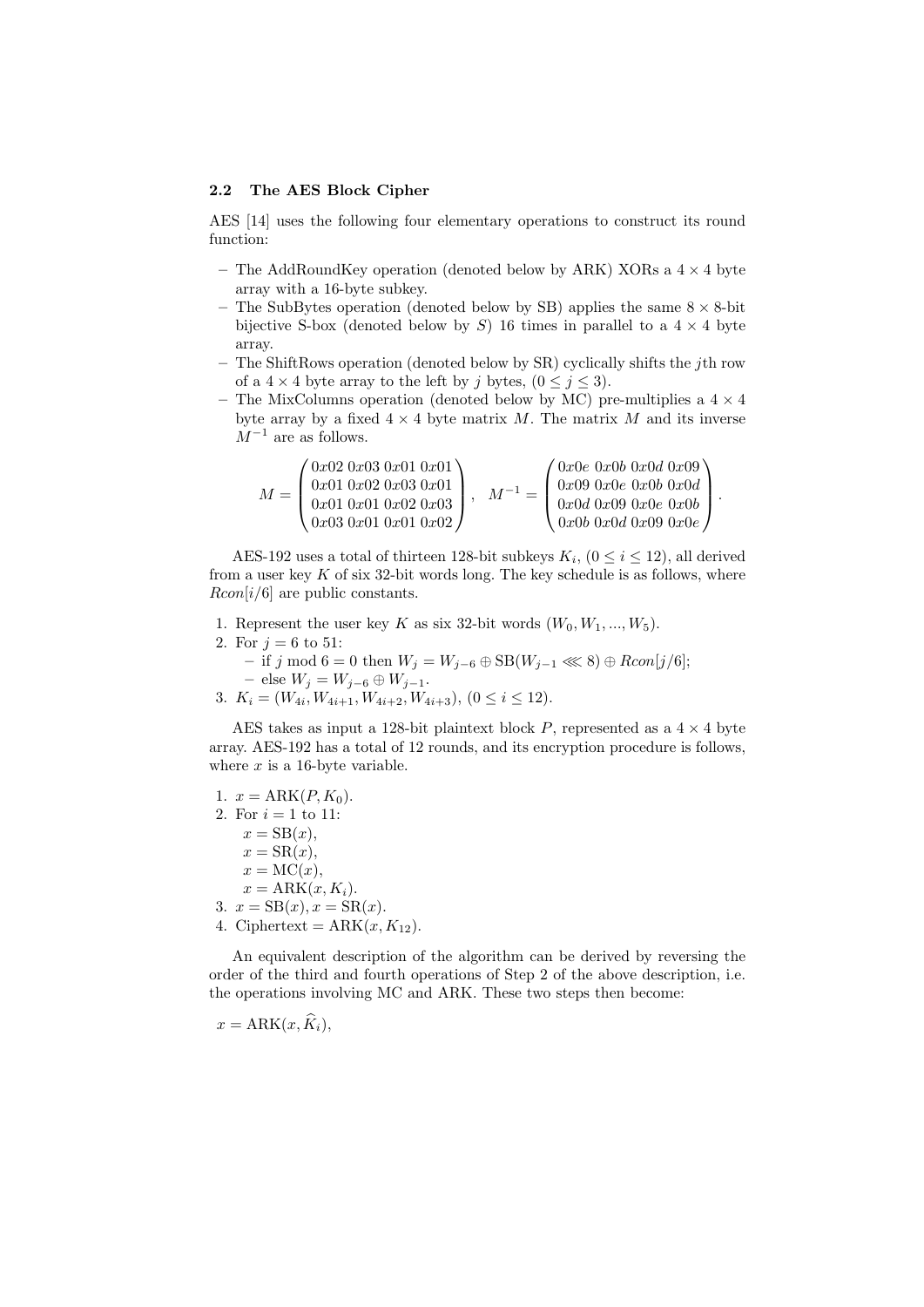$x = \text{MC}(x)$ .

where  $\widehat{K}_i = \text{MC}^{-1}(K_i)$ . We use this alternative representation in certain of the attacks described later.

The ith iteration of Step 2 in the above description is referred to below as Round  $i$ , and the transformations in Steps 3 and 4 are referred to below as the final round (i.e. Round 12). We write  $K_{i,j}$  (respectively,  $\widehat{K}_{i,j}$ ) for the jth byte of  $K_i$  (respectively,  $\widehat{K}_i$ ),  $(0 \leq i \leq 15)$ .

## 3 Related Results from Previous Work

In this section, we briefly review some related results from Demirci and Selçuk's, Demirci et al.'s and Dunkelman et al.'s work, which will be used in our attack. We refer the reader to [4, 5, 7] for details.

#### 3.1 Demirci and Selçuk's Attack on 7-Round AES-192

In 2008, Demirci and Selçuk [4] described the following 4-round property for AES.

**Proposition 1 (A 4-Round Property).** Let S be a set of 256 4×4 byte arrays  $X^{(i)}=(x_j^{(i)})_{j=0,1,\cdots,15}$  with byte (0) taking all the possible values and the other 15 bytes fixed,  $(i = 0, 1, \dots, 255)$ . If  $Y^{(i)} = (y_j^{(i)})_{j=0,1,\dots,15}$  is the result of encrypting  $X^{(i)}$  using 4 rounds of AES, then  $y_0^{(i)}$  can be expressed with a function of  $x_0^{(i)}$ and 25 constant 8-bit parameters  $c_0, c_1, \dots, c_{24}$ , written  $y_0^{(i)} = f_{c_0, c_1, \dots, c_{24}}(x_0^{(i)})$ .

Building on the 4-round property, Demirci and Selçuk first gave a basic meetin-the-middle attack on 7-round AES; the attack procedure can be described as follows.

- 1. For each of the  $2^{25\times8} = 2^{200}$  possible values of the 25 parameters  $c_0, c_1, \dots$ ,  $c_{24}$ , precompute  $f_{c_0,c_1,\dots,c_{24}}(x)$  sequentially for  $x=0,1,\dots,255$ . Store the 2 <sup>200</sup> 256-byte sequences in a hash table.
- 2. Choose a set of  $2^{32}$  plaintexts with bytes  $(0,5,10,15)$  of the  $2^{32}$  plaintexts taking all the possible values and the other 12 bytes fixed. In a chosenplaintext attack scenario, obtain the corresponding ciphertexts.
- 3. Guess a value for  $(K_{0,0}, K_{0,5}, K_{0,10}, K_{0,15}, K_{1,0})$ , and then do as follows.
	- (a) Partially encrypt the set of  $2^{32}$  plaintexts with the guessed  $(K_{0,0}, K_{0,5},$  $K_{0,10}$ ,  $K_{0,15}$ ,  $K_{1,0}$ ) to get the intermediate values for byte (0) just after the first round.
	- (b) Choose 256 plaintexts such that the intermediate values for byte (0) just after the first round distribute uniformly among  $[0, 1, \dots, 255]$  and the intermediate values for the other bytes just after the first round are constant.
	- (c) Sort the 256 plaintexts chosen in Step 3(b) in the sequence indexed by their values in byte (0) just after the first round.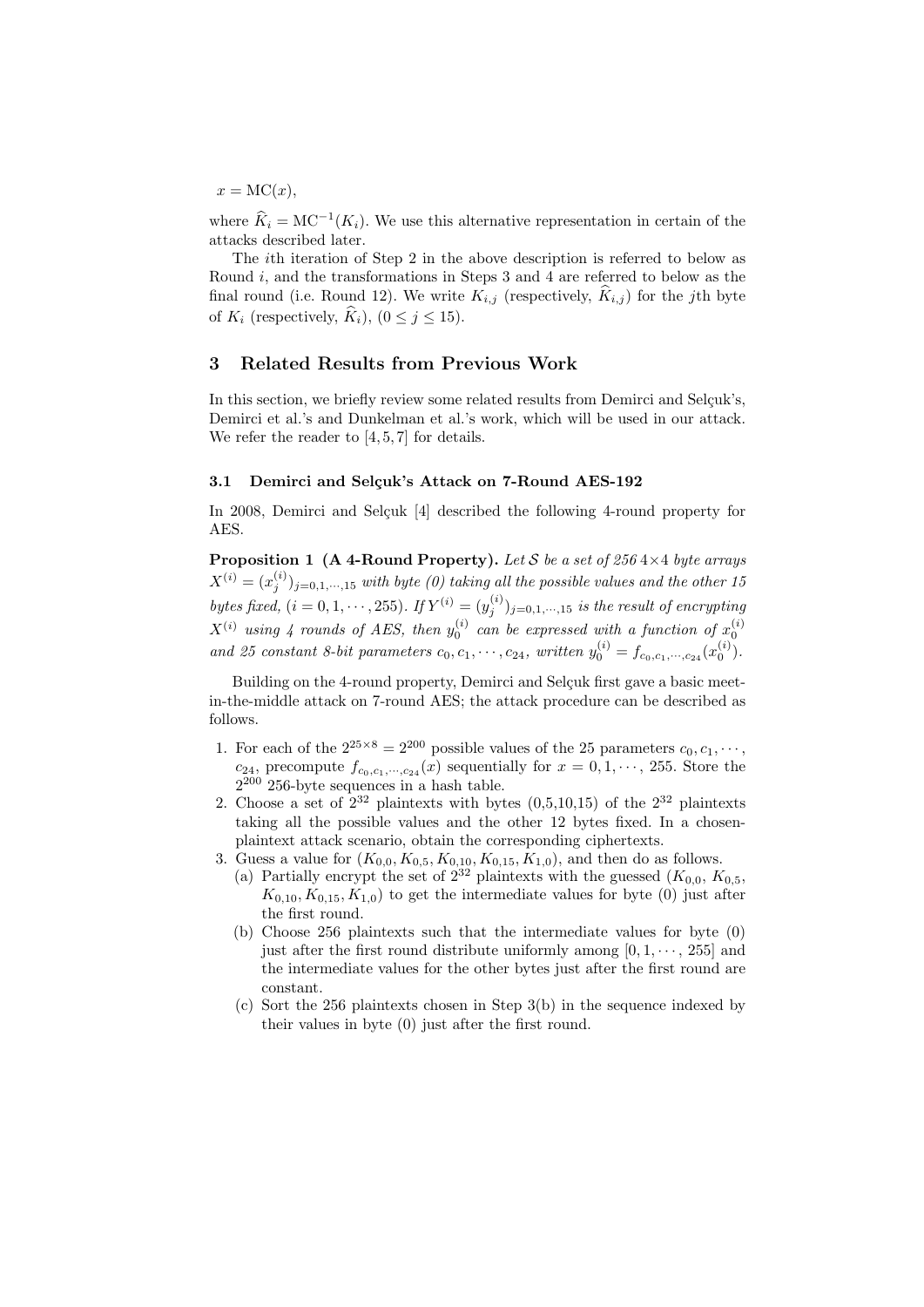- 4. Guess a value for  $(\widehat{K}_{6,0}, K_{7,0}, K_{7,7}, K_{7,10}, K_{7,13})$ , and then partially decrypt the sequence of ciphertexts corresponding to the sequence of 256 plaintexts obtained in Step 3(c) with the guessed  $(K_{7,0}, K_{7,7}, K_{7,10}, K_{7,13}, \hat{K}_{6,0})$  to get the sequence of the intermediate values for byte (0) just before the sixth round. Compare this sequence with each of the  $2^{200}$  sequences obtained in Step 1; if it matches one of them, record the guessed value for  $(K_{0,0}, K_{0,5}, K_{0,10}, K_{0,15}, K_{1,0}, \hat{K}_{6,0}, K_{7,0}, K_{7,7}, K_{7,10}, K_{7,13})$  and execute Step 5; otherwise, repeat Steps 3 and 4 with another guess.
- 5. Execute similarly Steps 1–4 with  $y_0^{(i)}$  being replaced by  $y_1^{(i)}$ ,  $y_2^{(i)}$ ,  $y_3^{(i)}$  in turn, and finally obtain  $(\hat{K}_{6,1}, \hat{K}_{6,2}, \hat{K}_{6,3}, K_{7,1}, \cdots, K_{7,6}, K_{7,8}, K_{7,9}, K_{7,11}, K_{7,12},$  $K_{7,14}, K_{7,15}$ ).
- 6. Exhaustively search the remaining key bytes.

The precomputation has a time complexity of approximately  $256 \times 2^{200} \times$  $1.5 \times \frac{1}{7} \approx 2^{205.78}$  7-round AES encryptions under the rough estimate that a computation of  $f_{c_0,c_1,\dots,c_{24}}$  equals 1.5 one-round AES encryption in terms of time. The attack requires  $2^{32}$  chosen plaintexts and a memory of  $2^{210}$  bytes; its time complexity is dominated by that for executing Step 4 four times, and it has a time complexity of approximately  $256 \times 2^{8 \times 10} \times \frac{2}{4 \times 7} \times 4 \approx 2^{86.2}$  7-round AES encryptions, where  $\frac{2}{4\times7}$  represents the ratio of the number of the columns that need to decrypt to the total number of the columns in 7-round AES.

Finally, Demirci and Selçuk described a data-time-memory tradeoff version of the above basic attack which can be applied to 7-round AES-192 (for some  $n > 14$ ): The precomputation has a time complexity of  $2^{205.78-n}$  7-round AES encryptions, and with a success probability of 98%, the attack requires  $2^{34+n}$ chosen plaintexts and a memory of  $2^{210-4\times n}$  bytes, and has a time complexity of  $2^{88.2+n}$  7-round AES encryptions.

## 3.2 Demirci et al.'s Method to Improve the 4-Round Property

Observe that there are 25 constant parameters for  $f$  in Demirci and Selçuk's 4-round property. It would be desirable to decrease the number of parameters.

In 2009, Demirci et al. [5] suggested the following method to improve Demirci and Selçuk's 4-round property: Consider the difference between the result of encrypting  $X^{(i)}$  using 4 rounds of AES and the result of encrypting another byte array  $X^{(l)} = (x_j^{(l)})_{j=0,1,\cdots,15}$  from the set S using 4 rounds of AES, that is  $y_0^{(i)} \oplus y_0^{(l)} = f_{c_0,c_1,\dots,c_{24}}(x_0^{(i)}) \oplus f_{c_0,c_1,\dots,c_{24}}(x_0^{(l)})$ . By this method, one constant parameter (i.e., the first byte of the 4-th round key) is canceled out. We refer to a 4-round property using this method as a 4-round differential property.

If we apply Demirci et al.'s method to Demirci and Selçuk's 4-round property, then we can easily get a 4-round differential property with 24 constant parameters. Demirci et al. did not describe this 4-round differential property in their paper, but instead they gave a 4-round differential property with 15 constant parameters that holds with probability  $2^{-72}$ , and finally used it to conduct meet-in-the-middle attacks on 7-round AES-128/192 and 8-round AES-256; the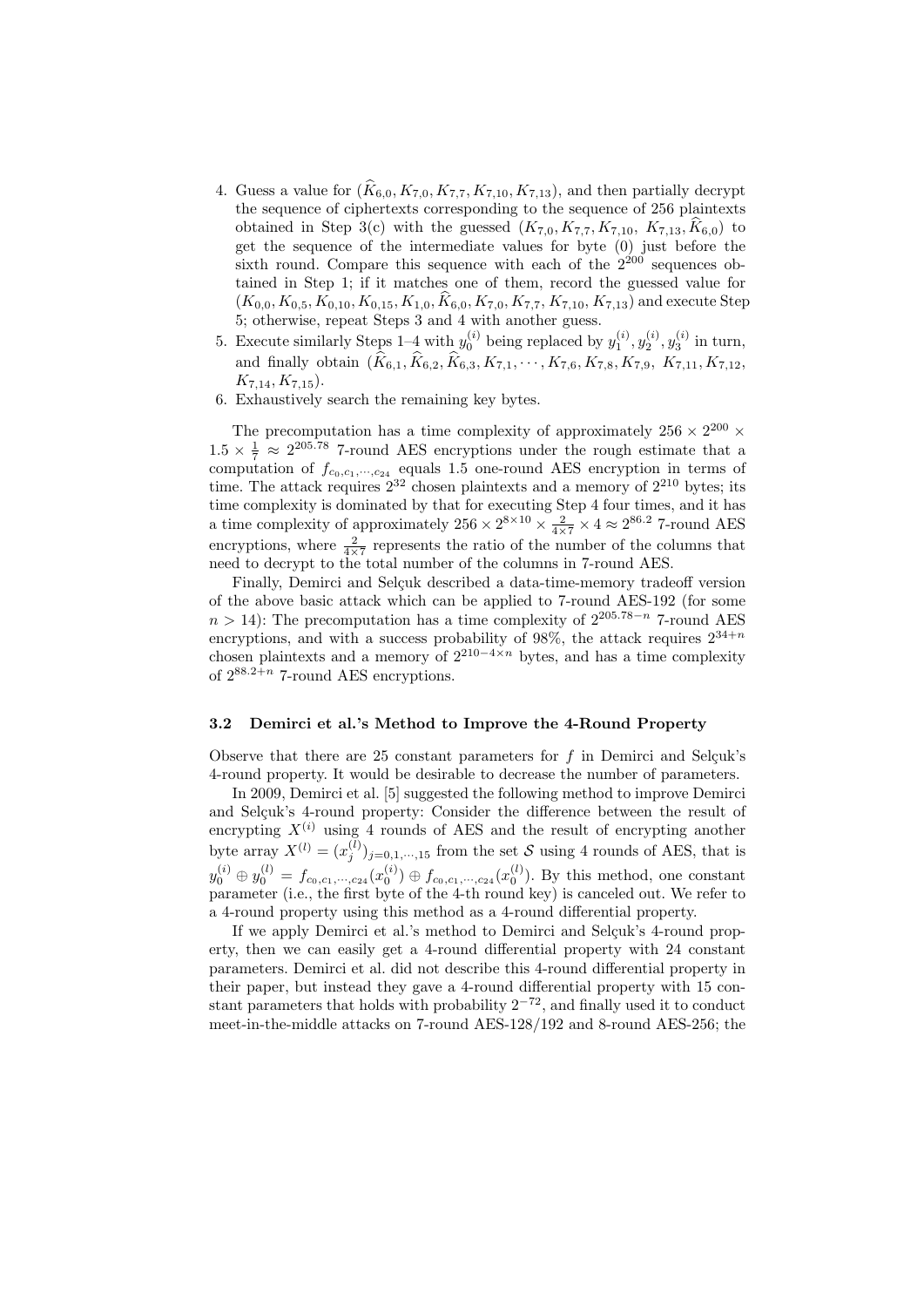attack procedures are similar to Demirci and Selçuk's attacks, and the main difference is due to use of the 4-round differential property with 15 constant parameters. Besides, it is worthy to note that Demirci et al. computed  $y_0^{(i)} \oplus y_0^{(l)}$ only for 32 pairs of  $(x_0^{(i)}, x_0^{(l)})$ , where  $x_0^{(i)}$  is fixed to 0 and  $x_0^{(l)}$  ranges from 1 to 32. However, Dunkelman et al. [7] found recently that the time complexities of Demirci et al.'s attacks are highly underestimated.

#### 3.3 An Observation on the Key Schedule due to Dunkelman et al.

In [7], Dunkelman et al. introduced another variant of Demirci and Selcuk's 4round property, which looks similar to but rather different in nature from the 4-round differential property obtained by applying Demirci et al.'s method to Demirci and Selcuk's 4-round property. It yields an attack on 8-round AES-192, together with two other cryptanalytic techniques. Here we are only interested in their novel observation on the key schedule of AES-192, as follows.

**Proposition 2.** The subkey bytes  $(K_{0,12}, K_{0,13}, K_{0,14}, K_{0,15})$  can de deduced from the subkey bytes  $(K_{8,0}, \cdots, K_{8,7}, K_{8,12}, \cdots, K_{8,15}).$ 

## 4 Meet-in-the-Middle Attack on 8-Round AES-192

In this section, we show that by exploiting a simple observation on the key schedule, a meet-in-the-middle attack on 8-round AES-192 can be obtained based on Demirci and Selcuk's and Demirci et al.'s work. Finally, we improve the attack following Dunkelman et al.'s observation described in Proposition 2.

#### 4.1 Preliminary Results

First, by the key schedule of AES-192, we easily get the following equations:

$$
\widehat{K}_{7,3} = 0x0b \bullet (K_{8,4} \oplus K_{8,8}) \oplus 0x0d \bullet (K_{8,5} \oplus K_{8,9}) \oplus \n0x09 \bullet (K_{8,6} \oplus K_{8,10}) \oplus 0x0e \bullet (K_{8,7} \oplus K_{8,11});
$$
\n
$$
\widehat{K}_{7,6} = 0x0d \bullet (K_{8,8} \oplus K_{8,12}) \oplus 0x09 \bullet (K_{8,9} \oplus K_{8,12}) \oplus \n0x09 \bullet (K_{8,9} \oplus K_{8,12}) \oplus 0x09 \bullet (K_{8,9} \oplus K_{8,12}) \oplus \n0x09 \bullet (K_{8,9} \oplus K_{8,12}) \oplus \n0x09 \bullet (K_{8,9} \oplus K_{8,12}) \oplus \n0x09 \bullet (K_{8,9} \oplus K_{8,12}) \oplus \n0x09 \bullet (K_{8,9} \oplus K_{8,12}) \oplus \n0x09 \bullet (K_{8,9} \oplus K_{8,12}) \oplus \n0x09 \bullet (K_{8,9} \oplus K_{8,12}) \oplus \n0x09 \bullet (K_{8,9} \oplus K_{8,12}) \oplus \n0x09 \bullet (K_{8,9} \oplus K_{8,12}) \oplus \n0x09 \bullet (K_{8,9} \oplus K_{8,12}) \oplus \n0x09 \bullet (K_{8,9} \oplus K_{8,12}) \oplus \n0x09 \bullet (K_{8,9} \oplus K_{8,12}) \oplus \n0x09 \bullet (K_{8,9} \oplus K_{8,12}) \oplus \n0x09 \bullet (K_{8,9} \oplus K_{8,12}) \oplus \n0x09 \bullet (K_{8,9} \oplus K_{8,12}) \oplus \n0x09 \bullet (K_{8,9} \oplus K_{8,12}) \oplus \n0x09 \bullet (K_{8,9} \oplus K_{8,12}) \oplus \n0x09 \bullet (K_{8,9} \oplus K_{8,12}) \oplus
$$

$$
0x0e \bullet (K_{8,10} \oplus K_{8,14}) \oplus 0x0b \bullet (K_{8,11} \oplus K_{8,15}); \tag{2}
$$

$$
\widehat{K}_{6,12} = 0x0e \bullet (K_{8,0} \oplus K_{8,4}) \oplus 0x0b \bullet (K_{8,1} \oplus K_{8,5}) \oplus \n0x0d \bullet (K_{8,2} \oplus K_{8,6}) \oplus 0x09 \bullet (K_{8,3} \oplus K_{8,7}).
$$
\n(3)

Next, we can similarly obtain the following 4-round differential property by applying Demirci et al.'s method to Demirci and Selçuk's 4-round property. The reason that we target byte (12) is that we can deduce byte (12) of  $K_6$  (i.e.  $K_{6,12}$ ) from the 8-th round key  $K_8$  by Eq. (3).

Proposition 3 (A 4-Round Differential Property). Consider a set of 256  $4 \times 4$  byte arrays  $X^{(i)} = (x_j^{(i)})_{j=0,1,\cdots,15}$  with byte (12) taking all the possible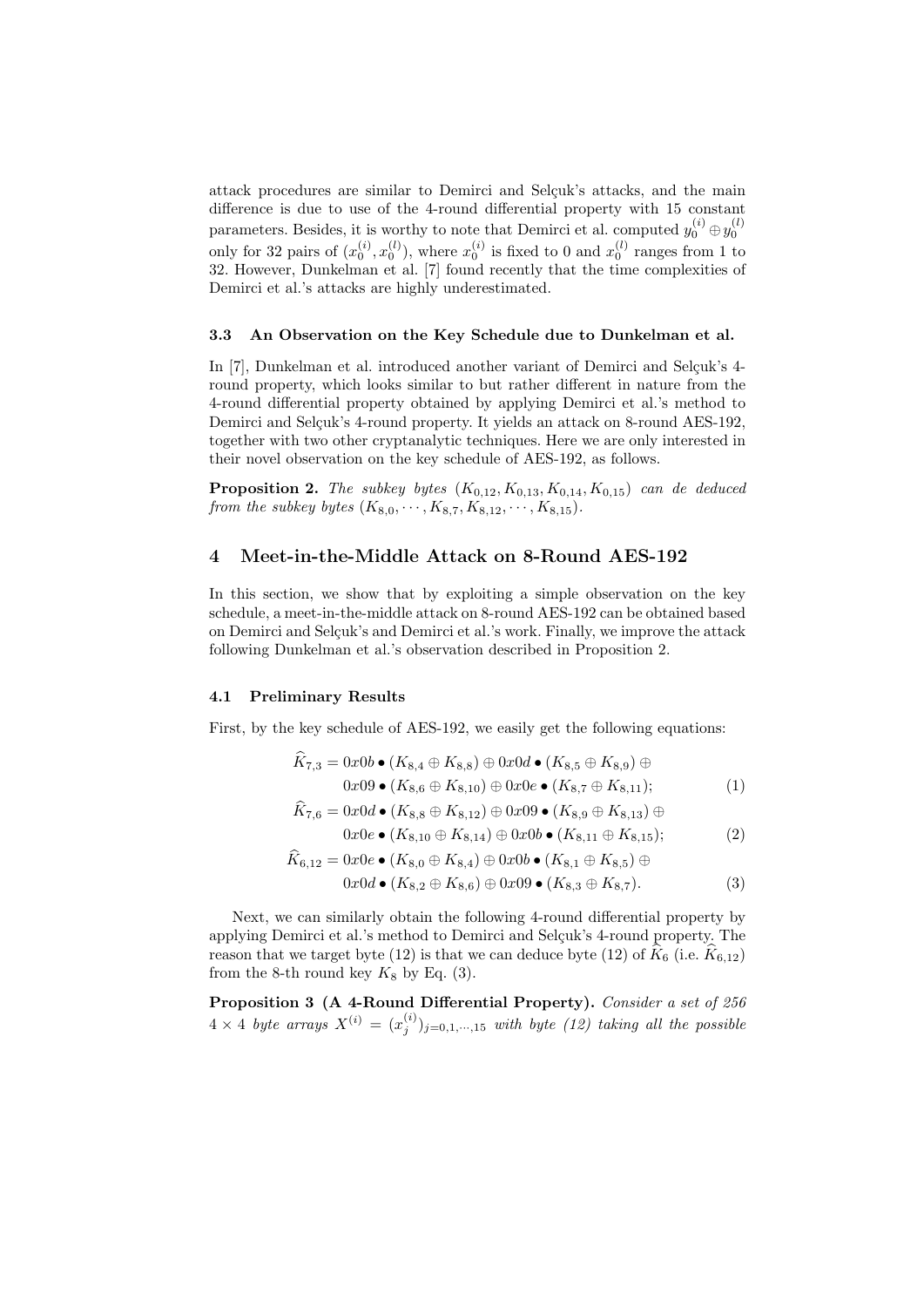values and the other 15 bytes fixed,  $(i = 0, 1, \dots, 255)$ . If  $Y^{(i)} = (y_j^{(i)})_{j=0,1,\dots,15}$ is the result of encrypting  $X^{(i)}$  using 4 rounds of AES, then  $y_{12}^{(i)} \oplus y_{12}^{(m)}$  can be expressed with a function of  $x_{12}^{(i)}$ ,  $x_{12}^{(m)}$  and 24 constant 8-bit parameters  $c'_0, c'_1, \cdots$ ,  $c'_{23}$ , written  $y_{12}^{(i)} \oplus y_{12}^{(m)} = g_{c'_0,c'_1,\dots,c'_{23}}(x_{12}^{(i)},x_{12}^{(m)}),$  where  $m \in [0,255]$ .

### 4.2 Attacking 8-Round AES-192

Using the 4-round differential property given in Proposition 3, we can now devise a meet-in-the-middle attack on 8-round AES-192; the attack is solely based on Demirci and Selçuk's and Demirci et al.'s work and the above observation on the key schedule, and its procedure is as follows, where  $n_1$  and  $n_2$  are small non-negative numbers and their specific values will be given below.

- 1. For each of  $2^{192-n_1}$  possible values of the 24 parameters  $c'_0, c'_1, \dots, c'_{23}$ , precompute  $g_{c'_0,c'_1,\dots,c'_{23}}(0,x)$  sequentially for  $x=1,2,\dots,32$ . Store the  $2^{192-n_1}$ 32-byte sequences in a hash table  $\mathcal{L}$ .
- 2. Choose  $2^{n_2}$  structures  $S_i$ ,  $(i = 0, 1, \dots, 2^{n_2} 1)$ , where a structure  $S_i$  is defined to be a set of  $2^{32}$  plaintexts  $P_{i,j}$  with bytes  $(1,6,11,12)$  of the  $2^{32}$ plaintexts taking all the possible values and the other 12 bytes fixed,  $(i =$  $0, 1, \dots, 2^{32}-1$ . In a chosen-plaintext attack scenario, obtain the ciphertexts for the  $2^{n_2}$  structures of  $2^{32}$  plaintexts; we denote by  $C_{i,j}$  the ciphertext for plaintext  $P_{i,j}$ .
- 3. Guess a value for  $(K_{0,1}, K_{0,6}, K_{0,11}, K_{0,12}, K_{1,12})$ , and then do as follows for each structure  $S_i$ .
	- (a) Partially encrypt the set of  $2^{32}$  plaintexts  $P_{i,j}$  with the guessed  $(K_{0,1}, K_{0,6},$  $K_{0,11}, K_{0,12}, K_{1,12}$  to get the intermediate values for byte (12) just after the first round.
	- (b) Choose 33 plaintexts such that the intermediate values for byte (12) just after the first round distribute uniformly among  $[0, 1, \dots, 32]$  and the intermediate values for the other bytes just after the first round are constant. Sort them in the sequence indexed by their values in byte (12) just after the first round; and we denote it by  $(\widehat{P}_{i,0}, \widehat{P}_{i,1}, \cdots, \widehat{P}_{i,32}).$
	- (c) Guess a value for  $(K_8, \hat{K}_{7,9}, \hat{K}_{7,12})$ , and do as follows.
		- i. Compute  $(\widehat{K}_{6,12}, \widehat{K}_{7,3}, \widehat{K}_{7,6})$  by Eqs. (1)–(3).
		- ii. Partially decrypt the sequence of ciphertexts corresponding to  $(\widehat{P}_i)_0$ ,  $\widehat{P}_{i,1}, \cdots, \widehat{P}_{i,32}$ ) with  $(K_8, \widehat{K}_{7,3}, \widehat{K}_{7,6}, \widehat{K}_{7,9}, \widehat{K}_{7,12}, \widehat{K}_{6,12})$  to get the sequence of the intermediate values for byte  $(12)$  just before the sixth round; and we denote it by  $(T_{i,0}, T_{i,1}, \cdots, T_{i,32})$ .
		- iii. Compute  $(T_{i,0} \oplus T_{i,1}, T_{i,0} \oplus T_{i,2}, \cdots, T_{i,0} \oplus T_{i,32})$ , and then check whether this sequence matches a sequence in  $\mathcal{L}$ ; if so, record the guessed value for  $(K_{0,1}, K_{0,6}, K_{0,11}, K_{0,12}, K_{1,12}, \hat{K}_{7,9}, \hat{K}_{7,12}, K_8)$  and execute Step 4; otherwise, repeat Step 3 with another structure of plaintexts (or another subkey guess when all the  $2^{n_2}$  structures are tested).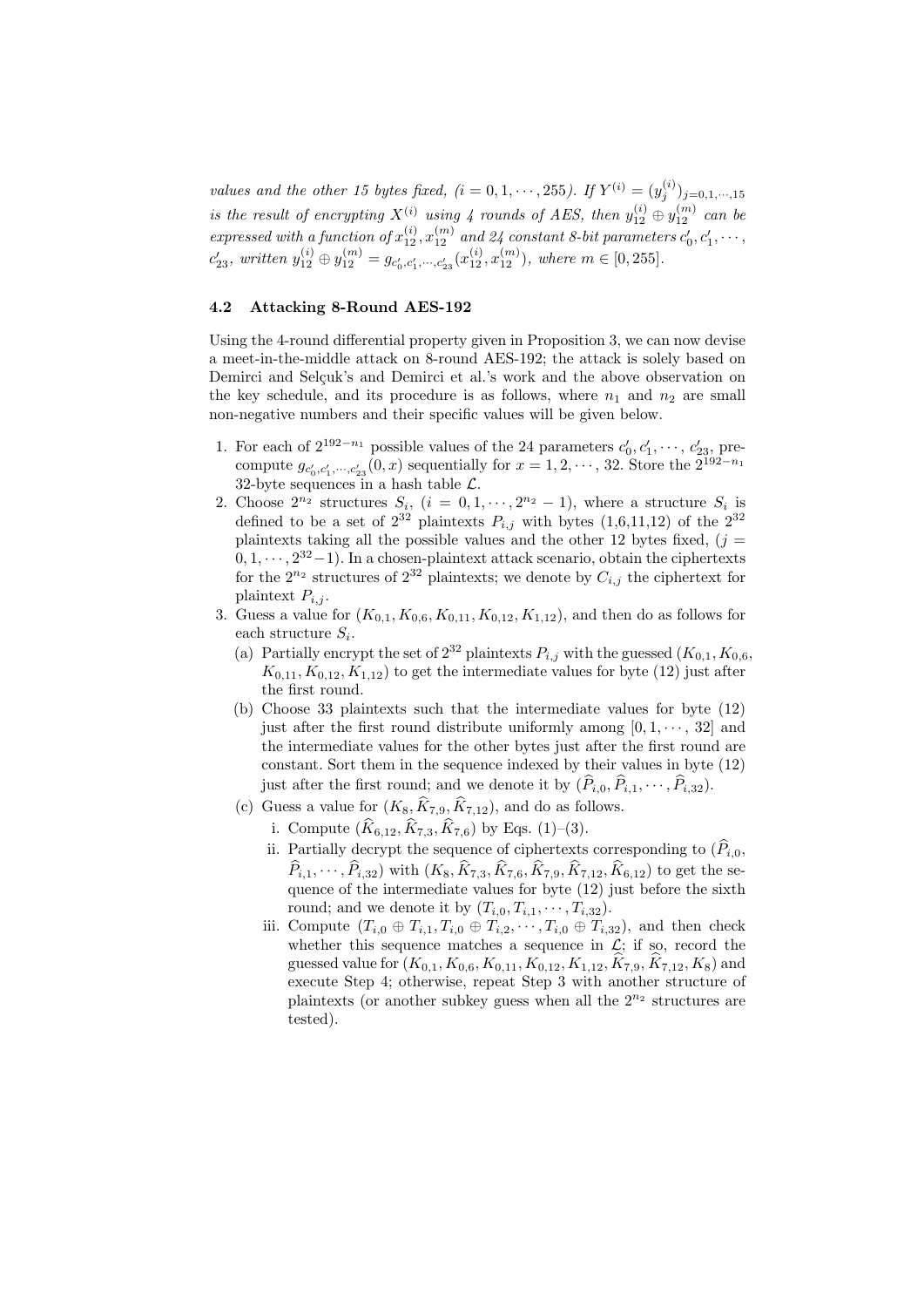4. For every recorded value for  $(\widehat{K}_{7,9}, \widehat{K}_{7,12}, K_8)$ , exhaustively search the remaining key bytes.

The attack requires  $2^{32+n_2}$  chosen plaintexts. The one-off precomputation has a time complexity of  $33 \times 2^{192-n_1} \times 1.5 \times \frac{1}{8} \approx 2^{194.63-n_1}$  8-round AES-192 encryptions. The time complexity of Step 3(a) is  $2^{32+n_2} \times 2^{40} \times \frac{1}{4 \times 8} = 2^{67+n_2}$  8round AES-192 encryptions, where  $\frac{1}{4 \times 8}$  represents the ratio of the number of the columns that need to encrypt to the total number of the columns in 8-round AES. The time complexity of Step 3(c) is dominated by the time complexity of Step 3(c)-(ii), which is  $2^{n_2} \times 33 \times 2^{40+144} \times \frac{6}{4 \times 8} \approx 2^{186.63+n_2}$  8-round AES-192 encryptions, where  $\frac{6}{4\times8}$  represents the ratio of the number of the columns that need to decrypt to the total number of the columns in 8-round AES. In Step  $3(c)$ -(iii), for a wrong guess of  $(K_{0,1}, K_{0,6}, K_{0,11}, K_{0,12}, K_{1,12}, K_{7,9}, K_{7,12}, K_8)$ , the probability that the sequence  $(T_{i,0} \oplus T_{i,1}, T_{i,0} \oplus T_{i,2}, \cdots, T_{i,0} \oplus T_{i,32})$  matches a sequence in  $\mathcal{L}$  is approximately 1 –  $\binom{2^{192-n_1}}{0}$  $\binom{2^{-n}}{0}(2^{-32\times8})^0(1-2^{-32\times8})^{2^{192-n_1}} \approx 2^{-32\times8}$  ×  $2^{192-n_1} = 2^{-64-n_1}$ , and thus the probability that a sequence from the set  $\{(T_{i,0} \oplus T_{i,1}, T_{i,0} \oplus T_{i,2}, \cdots, T_{i,0} \oplus T_{i,32}) | i = 0, 1, \cdots, 2^{n_2}-1\}$  matches a sequence in  $\mathcal{L}$  is approximately 1– $\binom{2^{n_2}}{0}$  $\binom{n_2}{0}(2^{-64-n_1})^0(1-2^{-64-n_1})^{2^{n_2}} \approx 2^{-64-n_1+n_2}$ , (assuming both the events have a binomial distribution). Consequently, it is expected that about  $2^{40+144} \times 2^{-64-n_1+n_2} = 2^{120-n_1+n_2}$  values for  $(K_{0,1}, K_{0,6}, K_{0,11}, K_{0,12},$  $K_{1,12}, K_{7,9}, K_{7,12}, K_8$  are recorded in Step 3(c)-(iii). As a result, Step 4 takes at most  $2^{120-n_1+n_2} \times 2^{48} = 2^{168-n_1+n_2}$  8-round AES-192 encryptions.

In Step 3(c)-(iii), for the correct guess of  $(K_{0,1}, K_{0,6}, K_{0,11}, K_{0,12}, K_{1,12}, K_{7,9}$ ,  $\widehat{K}_{7,12}, K_8$ ), the probability that a sequence from the set  $\{(T_{i,0} \oplus T_{i,1}, T_{i,0} \oplus$  $T_{i,2}, \dots, T_{i,0} \oplus T_{i,32}$   $|i = 0, 1, \dots, 2^{n_2} - 1$  matches a sequence in  $\mathcal{L}$  is 1 –  $\binom{2^{n_2}}{0}$  $\binom{n_2}{0}$   $\left(\frac{2^{192-n_1}}{2^{192}}\right)$  $\frac{92-n_1}{2^{192}}$  $)^0$  $(1-\frac{2^{192-n_1}}{2^{192}})$  $\frac{1}{2^{192}}^{2^{n-1}}$  $2^{n^2} = 1 - (1 - \frac{1}{2^{n_1}})^{2^{n_2}}$ .

Let  $n_1 = n_2 = 4$ , then the one-off precomputation has a time complexity of  $2^{190.63}$  8-round AES-192 encryptions, and the attack requires  $2^{36}$  chosen plaintexts and a memory of  $2^{193}$  bytes, and has a time complexity of  $2^{190.63}$  8-round AES-192 encryptions. The attack has a success probability of  $1 - (1 - \frac{1}{2^4})^{2^4} \approx$ 65%.

## Notes:

- 1. As mentioned in [10], the time complexity of a one-off precomputation is typically not counted as part of the time complexity of an attack, since it can be performed at the cryptanalyst's leisure. We notice that this might be controversial, and for conservatism we make the sum of all the time complexities in each of our attacks smaller than that for exhaustive key search.
- 2. Observe that meet-in-the-middle attacks on 8-round AES-256 can be easily obtained by modifying the above 8-round AES-192 attack procedure. A typical one requires  $2^{32}$  chosen plaintexts and a memory of  $2^{197.33}$  bytes, and has a time complexity of  $2^{202.95}$  8-round AES-256 encryptions, plus a precomputation that has a time complexity of  $2^{194.95}$  8-round AES-256 encryptions. This is slightly better than but comparable to the 8-round AES-256 attack presented in [4].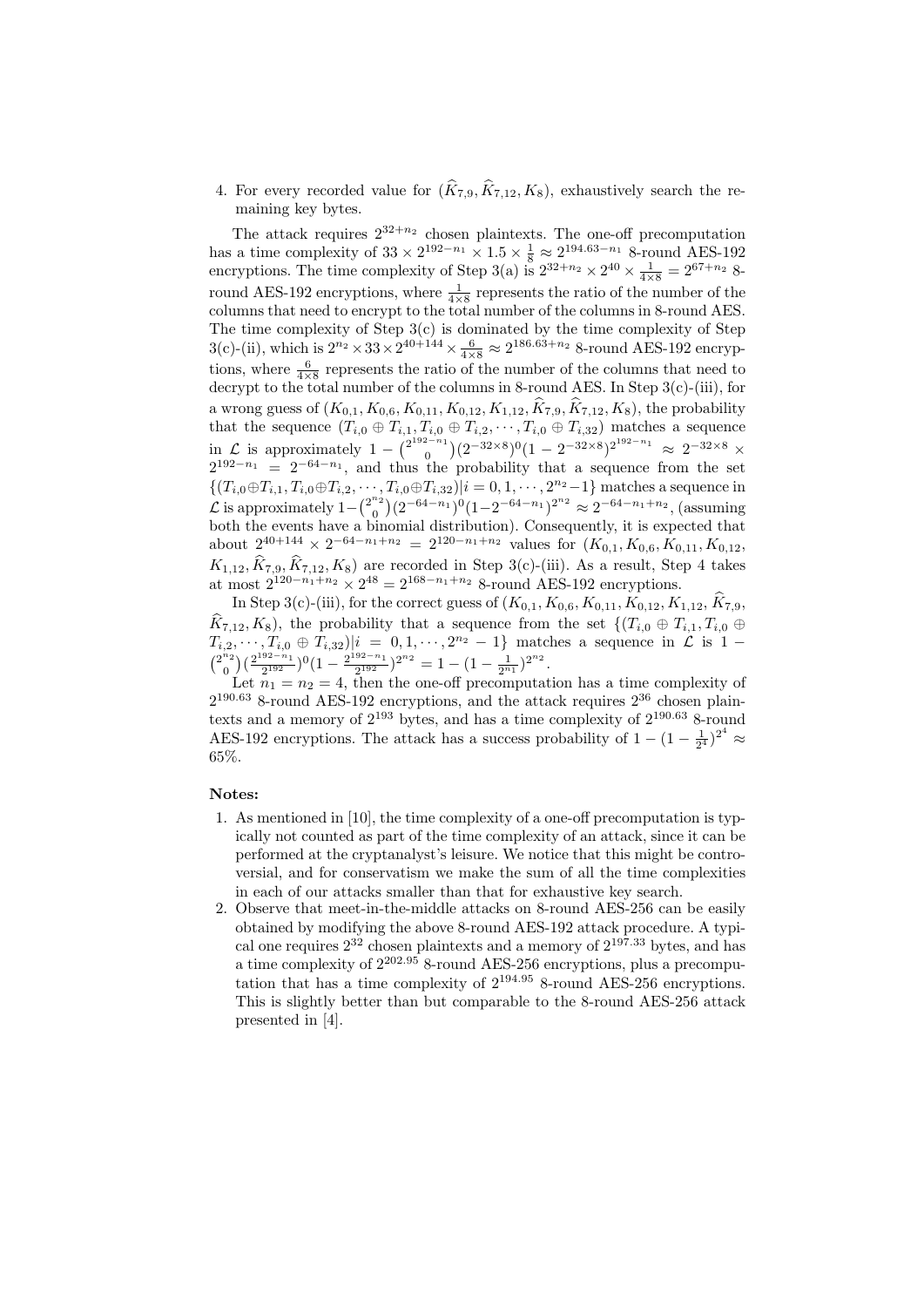#### 4.3 Improving the 8-Round AES-192 Attack

By Dunkelman et al.'s proof for the observation described in Proposition 2, we have the following equation, where  $\theta$  represents the first byte of Rcon[4].

$$
K_{8,0}=K_{0,12}\oplus K_{8,4}\oplus S(K_{8,5}\oplus K_{8,13})\oplus \theta.
$$

Thus, we do not need to guess  $K_{8,0}$  in Step 3(c) of the above 8-round AES-192 attack, reducing the attack's time complexity by a factor of  $2<sup>8</sup>$ . Further, we can obtain a data-time-memory tradeoff version with a success probability of 98%: The precomputation has a time complexity of  $2^{194.63-n_1}$  8-round AES-192 encryptions, and the attack requires  $2^{34+n_2}$  chosen plaintexts and a memory of  $2^{197-n_1}$  bytes, and has a time complexity of  $2^{180.63+n_2}$  8-round AES-192 encryptions. Typically, let  $n_1 = n_2 = 7$ , then the precomputation has a time complexity of  $2^{187.63}$  8-round AES-192 encryptions, and the attack requires  $2^{41}$  chosen plaintexts and a memory of  $2^{190}$  bytes, and has a time complexity of  $2^{187.63}$  8-round AES-192 encryptions.

## 5 Conclusion

We have given a meet-in-the-middle attack on 8-round AES-192, building solely on Demirci and Selçuk's and Demirci et al.'s work  $[4,5]$  plus a simple observation on the key schedule. Finally, we have described a more efficient attack which is based on encrypting  $2^{41}$  chosen plaintexts and has a time complexity of  $2^{187.63}$ 8-round AES-192 encryptions. Our attack has a greater time and memory complexity than the currently known attacks on 8-round AES-192, however its data complexity is dramatically smaller.

## Acknowledgments

The authors are very grateful to the anonymous referees for their comments.

# References

- 1. Biham, E., Shamir, A.: Differential cryptanalysis of the Data Encryption Standard. Springer (1993)
- 2. CRYPTREC Cryptography Research and Evaluation Committees, report 2002.
- 3. Daemen, J., Knudsen, L.R., Rijmen, V.: The block cipher Square. In: FSE 1997. Lecture Notes in Computer Science, vol. 1267, pp. 149–165. Springer, Heidelberg (1997)
- 4. Demirci, H., Selçuk, A. A.: A meet-in-the-middle attack on 8-round AES. In: Nyberg, K. (ed.) FSE 2008. LNCS, vol. 5086, pp. 116–126. Springer, Heidelberg (2008)
- 5. Demirci, H., Taşkm, I., Çoban, M., Baysal, A.: Improved meet-in-the-middle attacks on AES. In: INDOCRYPT 2009. LNCS, vol. 5922, pp. 144-156. Springer, Heidelberg (2009)